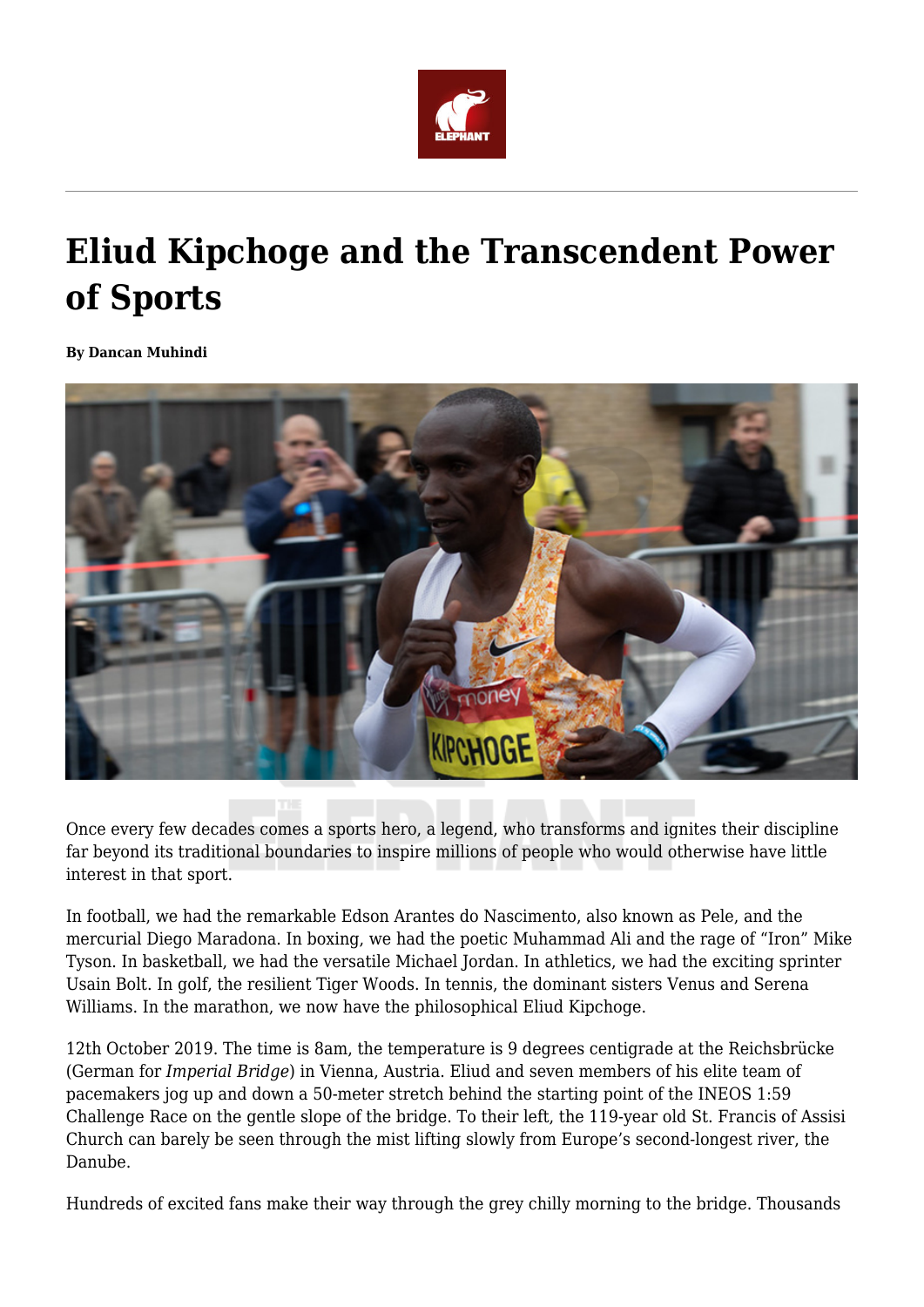more line up the race route on both sides of the iconic Hauptallee in the Prater park, known to local runners as "the green lung of Vienna" due to the fresh air from the trees along the 4.3 km straight avenue. The anticipation among the fans is palpable as they seek vantage positions before the start of the race.

Many are convinced that they are on the verge of witnessing a once in a lifetime sporting spectacle. Among them are scores of Kenyans who have travelled from neighboring countries and others all the way from Kenya, eager to cheer their national legend.

Eliud Kipchoge, the world marathon record holder is once more set to make athletic history. At precisely 15 minutes past 8am, the announcer counts down the clock by 15 seconds. The crowds cheer, and the race is on.

One hour, 59 minutes and 40 seconds later, Eliud spectacularly sprints through the finish line at the Prater park becoming the first man in history to run a marathon in under two hours. The watching world collectively bursts out in celebration peppered with a sense of relief. Athletics' last great barrier has been shattered, paving the way into a new frontier no one can quite define.

For several months, the event organizers have rallied behind Eliud's personal philosophy that "no human is limited" to galvanize the world around a profound idea, an experiment in stretching the capabilities of the human body. The one thing that was never in doubt among supporters and cynics was that if there was anyone capable of running a marathon in under two hours, it had to be Eliud Kipchoge.

Sir Jim Ratcliffe, Britain's richest man and founder of INEOS, expressed his confidence and trust in Eliud's ability to run a sub-two marathon right from the announcement of the 1:59 Challenge Race in May 2019.

"Eliud is the best marathoner there's ever been, and he's still getting better. He's the only man currently who can break the 2-hour barrier," Sir Ratcliffe said.

During the same occasion, Eliud had no hesitation in saying that he was equal to the task. "My mind is saying that I'm going to do it. So my heart and mind is on 1:59. The secret is believing and trusting in my capabilities that I can do it," he explained.

In writing himself into the history books, Eliud ran an average speed of two minutes and fifty seconds every kilometer across the entire 42-kilometer course. That this feat that would commence at the Reichsbrücke was even more fascinating for someone described by sports commentators as the greatest marathoner of all time.

On  $1<sup>st</sup>$  October 1976 shortly before five in the morning, the imposing bridge, one of the most trafficked in Vienna, unexpectedly collapsed into the river Danube killing one person. The main reason given for the collapse was structural failure in the bearings, which was not spotted during inspection due to the massive granite mantle that surrounded them. A new bridge was re-designed and formally opened on  $8<sup>th</sup>$  November, 1980. It remains an impressive structure used by 50,000 vehicles each day with six lanes of traffic, U-Bahn tracks, two footpaths, two-cycle paths and two utility tunnels.

Eliud's stellar athletic career faced a near collapse in 2012, when he incredibly failed to qualify for the London Olympics as an accomplished 5,000-meter runner. In a radical decision that would prove to be a game-changer, he switched to road running that same year starting out in the half marathon before winning the 2013 Hamburg Marathon in a course record time. From that win, Eliud's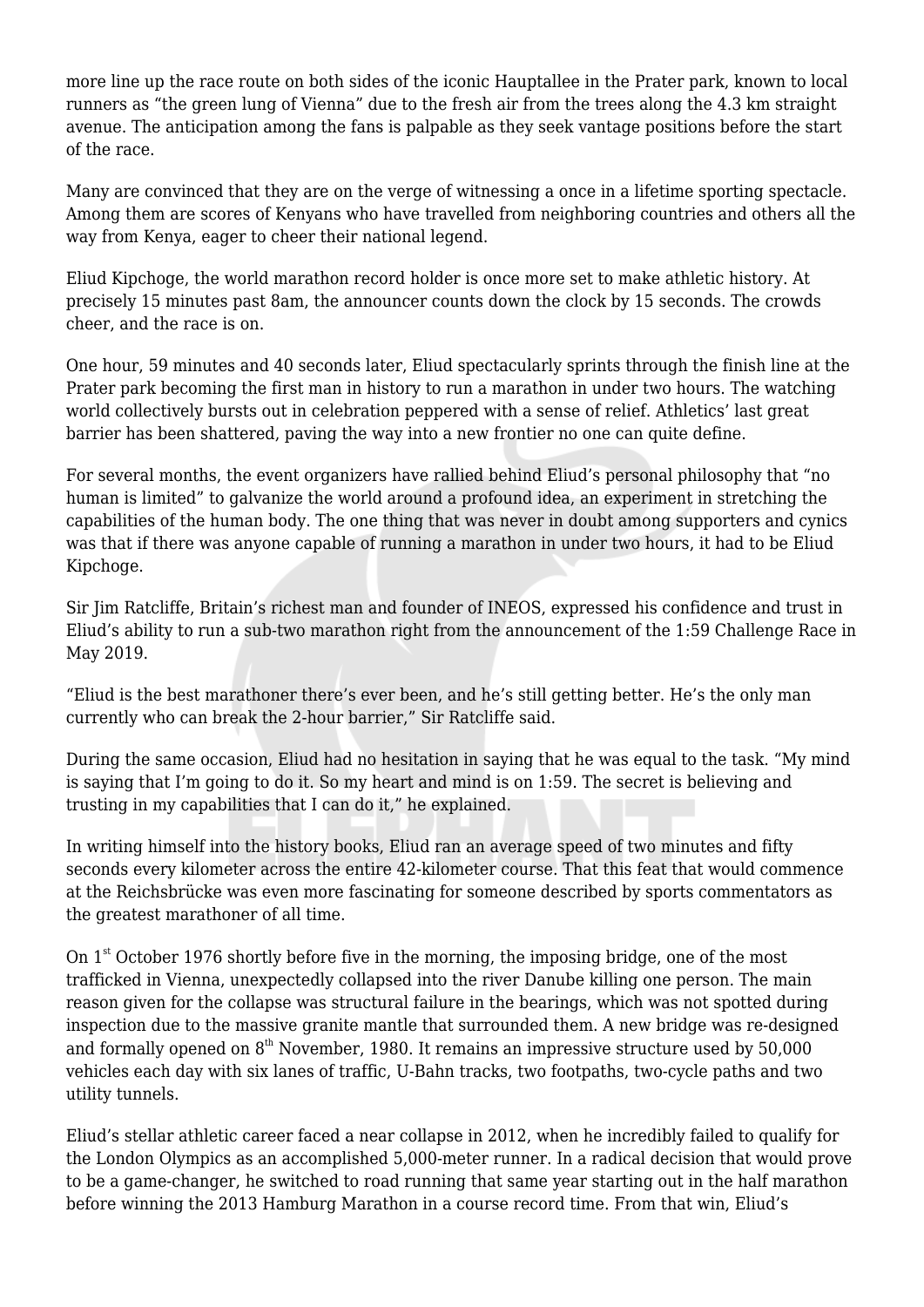marathon career took off into the stratospheres.

He has won 10 of the 11 marathons that he has participated in. In 2016 he took the Olympic gold in Rio de Janeiro in a race where he was seemingly under no threat from the competition. He currently holds the official world record of 2:01:39, set at the 2018 Berlin Marathon.

In contemplating Eliud's extraordinary triumphs over the last six years, it's clear that the world of sports has once more produced an iconic figure, transcending cultures, race and languages to redefine the boundaries of human achievements and inspire billions across the globe. Only a few personalities come to mind when one reflects on the scale of what this means. We may even have to look outside the arena of sports to find such inspiring individuals.

The world of music carries a comparable transcendent power to sports, and it therefore provides a notable personality we can briefly examine to comprehend Eliud's influence on millions across the globe. The late pop-musician Michael Jackson immediately stands out.

His musical talent and genius were undeniable, enriching the global music industry for decades during his lifetime. Through his music, Michael Jackson managed to transcend racial barriers to inspire millions of adoring fans across different cultures and different generations. Shortly after his death in June 2009, American evangelist Al Sharpton described him as a truly historic figure.

It may be too early to make lofty comparisons between Eliud Kipchoge and the late King of pop, but the greatest marathoner in modern times does provide some profound and inspiring insights from his athletic achievements. To truly understand the driving force behind this fascinating man, we need to go back and examine a few of his past philosophical thoughts and musings.

We need to appreciate the motivations that compelled him to take on the challenge of running a marathon in under two hours, succeeding on the second attempt two years after the Nike Breaking2 project where he fell short by just 25 seconds. Immediately following that pioneering event of May 2017, the philosopher king of the marathon simply quipped: "The world is just 26 seconds away."

At a press briefing hosted by his local sponsors Isuzu East Africa on 4<sup>th</sup> September, 2019 in Nairobi, Eliud powerfully explained why he was going to Vienna to make athletic history.

"I am going to Vienna to inspire a whole generation. I am going to Vienna to sell the idea that no human is limited. I am going to Vienna to inspire the human family. I want to inspire that journalist, lawyer, engineer, teacher, driver that when they wake up they can do more. It's not about setting a world record but it's about making history and inspiring the human race."

The world of business can certainly learn a great deal from this excellent athlete's training methodology, personal discipline and winning mindset. Take for instance his radical decision to switch from his favorite track event the 5,000M to the marathon. Jim Collins in his best-selling book *Good to Great, Why Some Companies Make The Leap,* provides two compelling approaches practiced by these successful companies that one can discern in Eliud's career.

First, Jim Collins asserts that companies that made the shift from being good to later become great institutions, started by developing within their organizations the ability to confront the 'brutal facts'. They created a climate or environment where employees were consistently encouraged to speak up and share truth in their day to day operations, no matter how unpalatable it was to their leaders.

Secondly, in that bold process, these companies came to the realization that if their core business did not propel them to be the best in their sectors, then they needed to change to what they could be best at, not what they were competent to do. Finally, the companies needed to build an absolute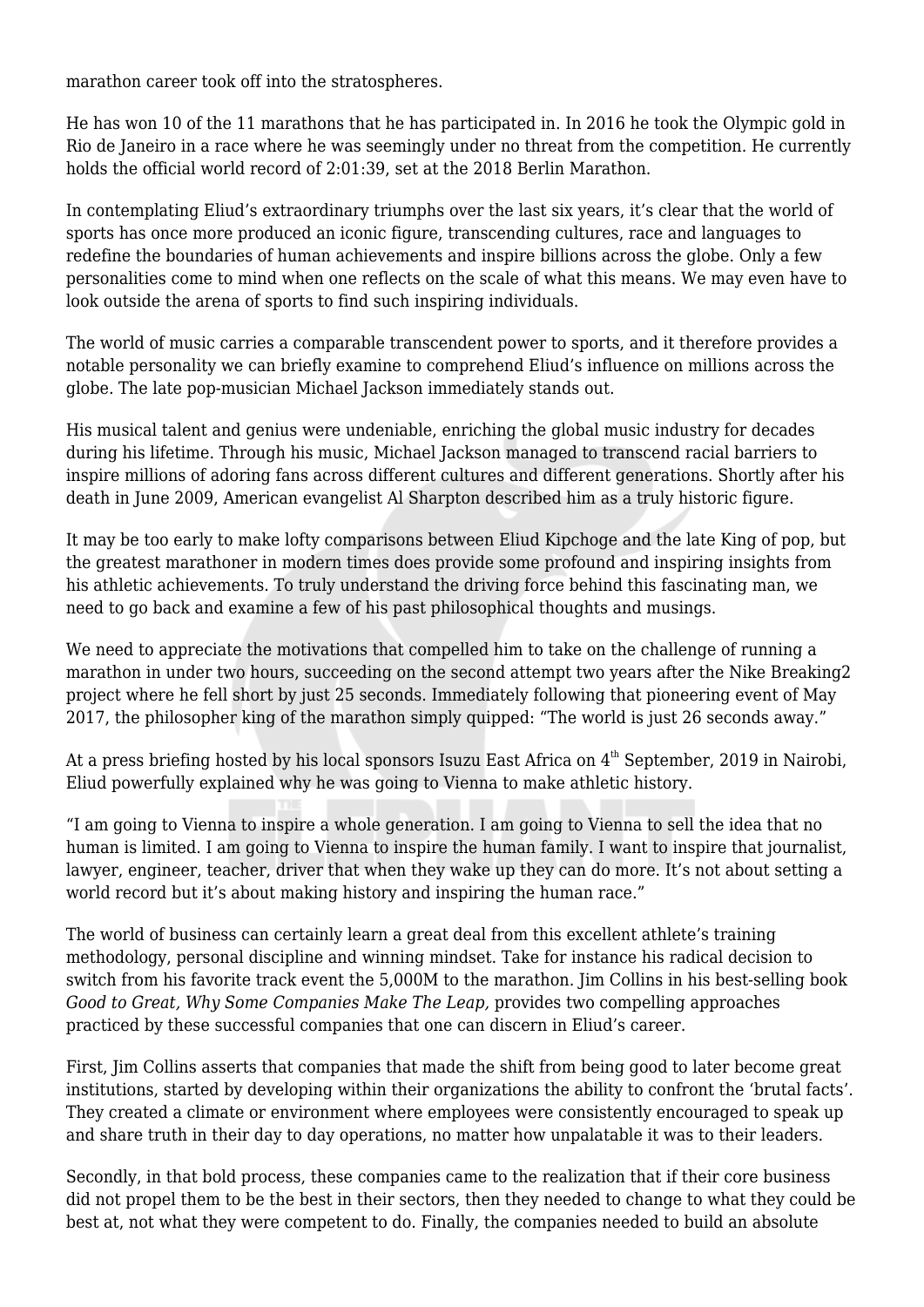belief in their ranks that they could become the very best in their business. They nurtured an unfailing faith, an iron-willed self-belief that they could achieve their goals no matter how ambitious, insurmountable or wild they at first appeared to be.

In failing to qualify for the 2012 London Olympics, Eliud had to confront the brutal reality that he was not the best in the 5,000M track discipline. While he was competent in the event, having won Olympic medals and a world championship in his career, he was yet to realize his full athletic potential. He had to make a choice between continuing in an event where he would likely not rise to dominance, or courageously try out something new where he had a chance of truly excelling. The switch to the marathon resulted in a stunning change of fortunes for Eliud which culminated in the enthralling sub two-hour performance in Vienna.

In the lead up to this memorable event, Eliud once more clarified his intentions for taking on an epic race challenge that he well knew would not be recognized as an official marathon record.

"I want to be able to show the world that when you focus on your goal, when you work hard, and when you believe in yourself, anything is possible," he said.

The element of self-belief came out consistently in Eliud's statements when confronted with the epic 1:59 Challenge Race. From the moment he announced to the world his intention to mirror what British athlete Roger Banister had achieved in 1954 running the mile in under four minutes, Eliud's simple conviction regarding what a human being could achieve with the right mindset was amazing.

"Any human being can go beyond their thoughts, but self-belief is crucial. I totally believe in myself, and in my team-mates and my training," he said.

Indeed, no other human endeavor demonstrates the power and benefits of teamwork as well as sports does. One of Eliud's most cherished training principles is anchored around his team-mates and what they have enabled him to achieve.

"You cannot train alone and expect to run a fast time. 100 per cent of me is nothing compared to one percent of the team," he often asserts.

Eliud Kipchoge has eloquently shown the world once more how transcendent sports can be in the lives of people without regard to their circumstances. His marathon achievement on 12th October 2019 displayed the unifying power of sports across the world as millions of watching fans cheered his triumph as their own victory.

In Kenya, Eldoret was the epicenter of excitement with ripples of celebration going right across the country. For one tantalizing day, we forgot our petty differences as we applauded our gallant son for making history and swelling our hearts with national pride.

It would be no exaggeration to suggest that Eliud's achievement that Saturday morning inspired the thrilling performances of Lawrence Cherono and Brigid Kosgei the following day at the Chicago Marathon. They were the male and female winners of the race with Brigid winning in a world record time of 2:14:04, shattering Paula Radcliffe's 16-year old record of 2:15:25.

Without a doubt, there is no better case for increasing our national sports budgets, county budgets and corporate sponsorships to deliberately invest in our rich sporting talents across the country. Building on the lessons from our successful track athletes, we have in recent times also seen the immense potential in our football, rugby sevens and women's volleyball teams. We stand to gain immeasurably as a nation from this untapped goldmine that can radically transform the fortunes of our young people. As Eliud has shown us, there are no limits to what we can achieve as Kenyans if